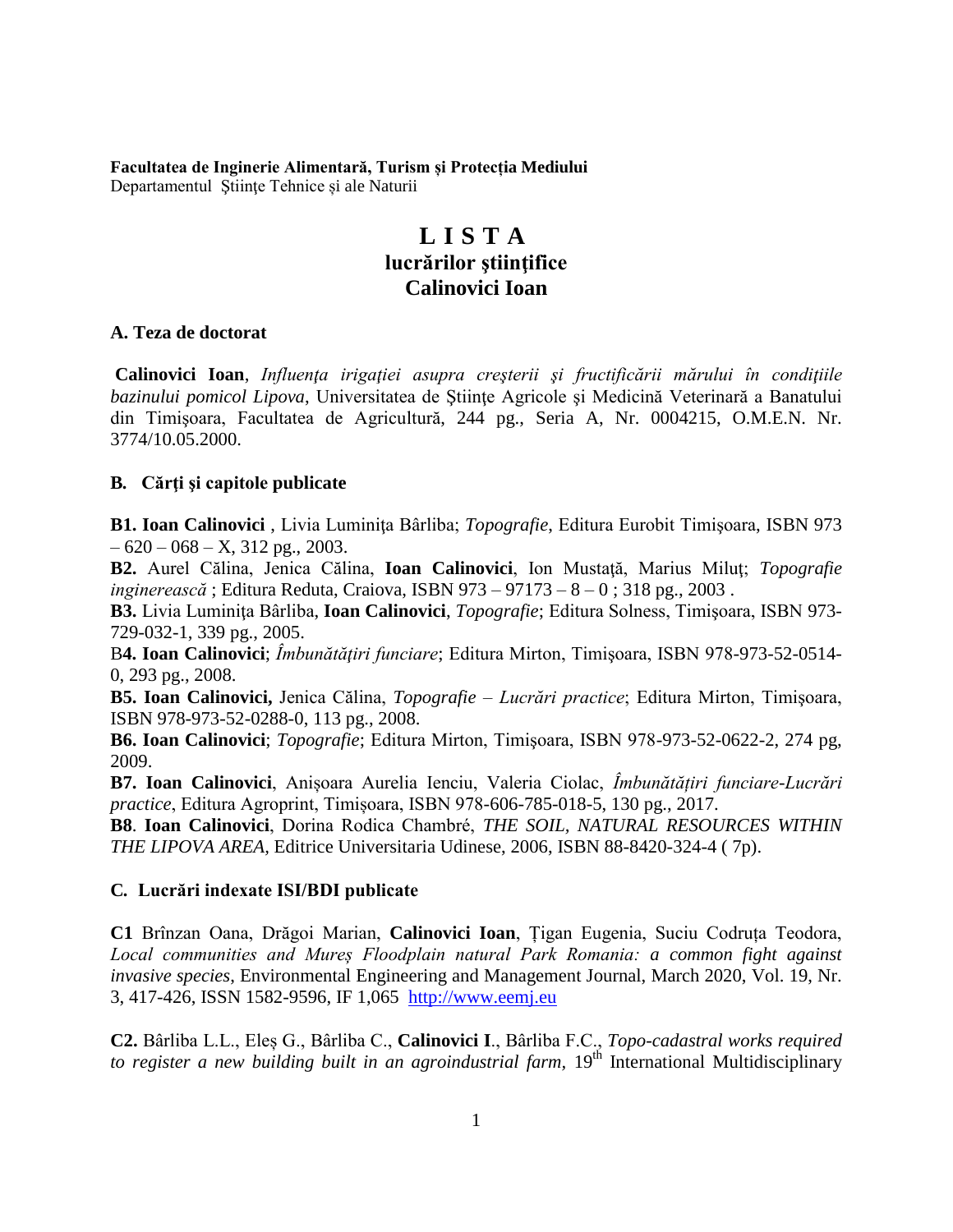Scientific GeoConference SGEM 2019, 9. Geodesy and Mine Surveying, Vol. 19, ISBN 978- 619-7408-80-5, ISSN 1314-2704, DOI 10.5593/sgem2019/2.2/S09.047, pag. 383-390.

**C3.** Bârliba L.L., Eleș G., Popescu D., Bârliba C., **Calinovici I**., *Water quality synthesis in the Mures hydrographic basin. A practical way of applying the concept of sustainable development*, 19<sup>th</sup> International Multidisciplinary Scientific GeoConference SGEM 2019, 12. Hydrology and Water Resources, Vol. 19, ISBN 978-619-7408-81-2, ISSN 1314-2704, DOI 10.5593/sgem 2019/3.1/S12.081, pag. 633-638.

**C4.** Bârliba L., Bârliba C., **Calinovici I.,** Eleș G., *RTK GPS technology use for a work of delimitation and topographical surveying of the monastery land from Dobrești village, Timiș county*, 16<sup>th</sup> International Mutitidisciplinary Scientific GeoConference SGEM 2016, SGEM 2016 Conference Proceedings, ISBN 978-619-7105-59-9/ISSN 1314-2704, Book 2, Vol. 2, 519-524 pp.

**C5.** Bârliba L., Bârliba C., **Calinovici I.**, Popescu C., *Topographic and cadastral measurements*  necessary to achieve an urbanistic zonal plan in the village of Ghiroda-Romania, 16<sup>th</sup> International Mutltidisciplinary Scientific GeoConference SGEM 2016, SGEM 2016 Conference Proceedings, ISBN 978-619-7105-59-9/ISSN 1314-2704, Book 2, Vol. 2, 657-662 pp.

**C6**. **Calinovici I.,** *Researches regarding the water quality in the wast landing platform of Arad*, Researches Journal of Agricultural Science, Vol. 48(1) 1-235 (2016), ISSN 2066-1843, pag. 31- 36.

**C7.** Ienciu A. A., Șmuleac L., Ciolac V., **Calinovici I**., Armaș A., Manea D., *Monitoring hydroclimate risks in the Lugoj area, Romania*, Researches Journal of Agricultural Science, Vol. 48(1) 1-235 (2016), ISSN 2066-1843, pag. 56-64.

**C8.** Dragomir L., Bârliba L.L., Bârliba C., Eleş G., **Calinovici I.,** *Drafting and finaliying of a private propriety forestry fund in Salciua Noua village*,  $14<sup>th</sup> SGEM GeoConference$  on nformatics, Geoinformatics and Remote Sensing, ISBN 978-7105-12-4, ISSN 1314-2704, Bulgaria, **2014**, pag. 545-550.

**C9.** Dragomir L., Bârliba C. Bârliba L.L., **Calinovici I.,** Eleş G., *GIS a tool for monitoring and management of epidemics*, 14<sup>th</sup> SGEM GeoConference on nformatics, Geoinformatics and Remote Sensing, ISBN 978-7105-12-4, ISSN 1314-2704, Bulgaria, **2014**, pag. 635-642.

**C10.** Dragomir L., Bârliba L.L., Bârliba C., **Calinovici I.,** Popescu C., *Execution of a layout work for rehabilitation of a milk factory in Izvin, Timis county with european funds*, Analele Universităţii din Craiova, Seria Agricultură-Montanologie-Cadastru,Vol. XLIV/2/**2014**, ISSN 1841-8317, pag. 72-79.

**C11.** Dragomir L, Bârliba L.L., Bârliba C., **Calinovici I.,** Pîrşan P., *Application of complex topographic methods necessary to achieve a project in order to create a poultry complex*, Analele Universităţii din Craiova, Seria Agricultură-Montanologie-Cadastru,Vol. XLIV/2/**2014**, ISSN 1841-8317, pag. 80-85.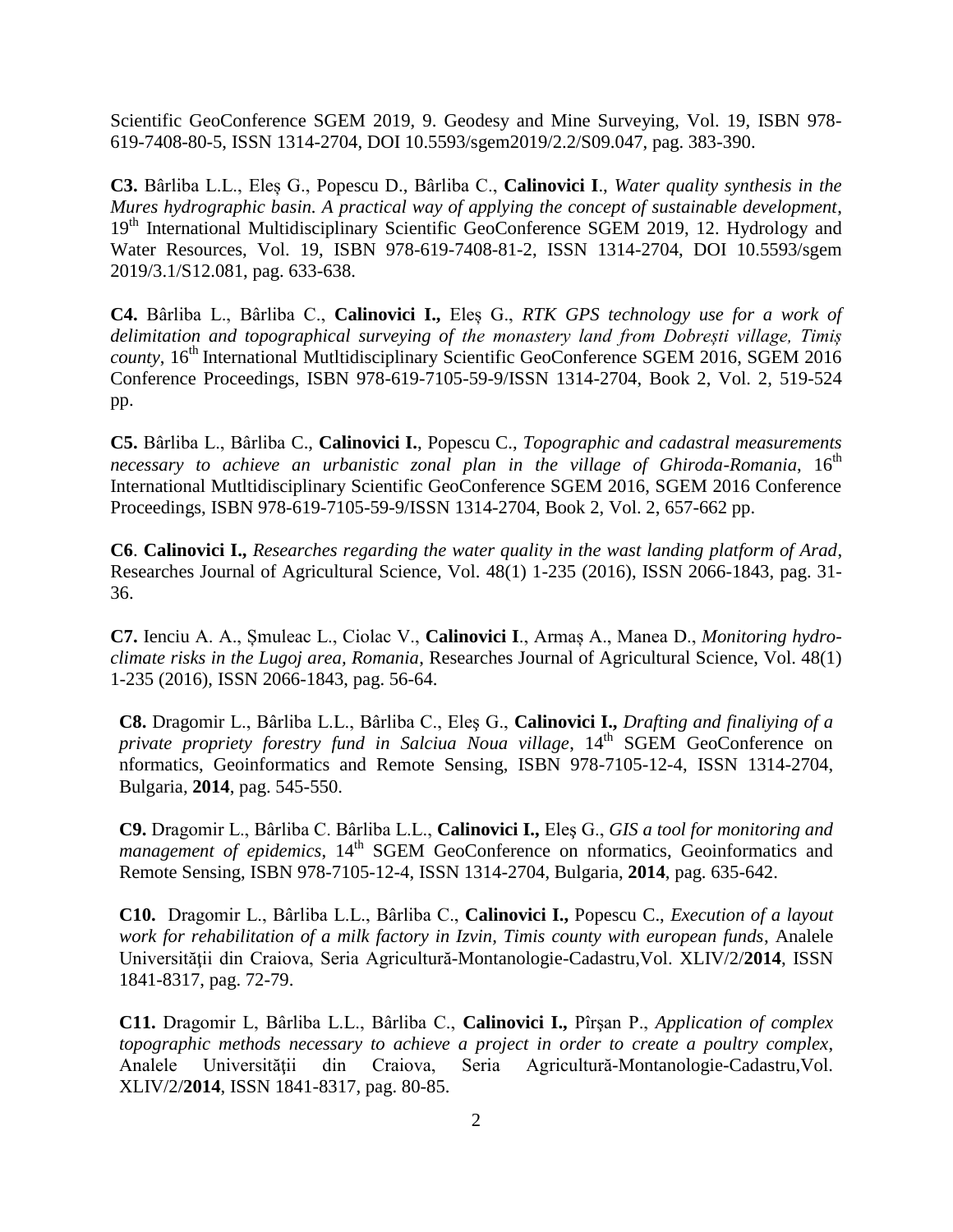**C12. Calinovici I.,** *Researches for establishing the construction and hydraulic elements in case of hydraulic constructions on sloping grounds*, Bulletin of University of Agricultural Sciences and veterinary Medicie Cluj-Napoca, Volume 65 (2), **2008**, Horticulture, Print ISSN 1843-5254, Electronic ISSN 1843-5394, pag. 544-548.

**C13. Calinovici I.,** Chiş S., *Researches concerning the projection of some hydrotechnical antierosional works in the fruit growing plantations*, Bulletin of University of Agricultural Sciences and Veterinary Medicine Cluj-Napoca, Horticulture, Vol. 64 (1-2)/**2007**, 154-157, Print ISSN 1843-5254, Electronic ISSN 1843-5394;

**C14. Calinovici I**., *Researches concerning the topographical survey of a wasre landing platform in Arad,* Bulletin of University of Agricultural Sciences and Veterinary Medicine Cluj-Napoca, Horticulture, Vol. 64 (1-2)/**2007**, 718, Print ISSN 1843-5254, Electronic ISSN 1843-5394;

**C15. Calinovici I.,** *Researches concerning the determination of the probable corrections in case of indirect measurements of the same accuracy*, Bulletin of University of Agricultural Sciences and Veterinary Medicine Cluj-Napoca, Horticulture, Vol. 64 (1-2)/**2007**, 719, Print ISSN 1843- 5254, Electronic ISSN 1843-5394.

**C16. Calinovici I**., *Determining the error of a quantity function, measured directly and in the same degree of accuracy by using logarithms,* Bulletin of University of Agricultural Sciences and Veterinary Medicine Cluj-Napoca, Agriculture, Vol. 61/**2005**, ISSN 1454-2382, pg. 150-153.

**C17. Calinovici I**., *The influence of irrigation and nitrogen fertilizer on fruiting in the Starkrimson variety,* Bulletin of University of Agricultural Sciences and Veterinary Medicine Cluj-Napoca, Agriculture, Vol. 61/**2005**, ISSN 1454-2382, pg. 154-1539.

**C18. Calinovici I.,** Idiţoiu Cornelia ; *Influence of irrigation and fertilization with azote on some physical and chemical components of the fruit belonging to the Starkrimson apple tree species under conditions of Lipova area* , Buletinul U.S.A.M.V. Cluj Napoca , Editura AcademicPres, Vol. 59 , ISSN 1454 – 2382 ; pg. 109 – 114 ; 2003.

**C19.** Canţăr Liliana , Zdremţan Monica , Hălmăgean L., **Calinovici I**. ; *The implication of the genetic amelioration of the goats for milk amd meat production*; Buletinul U.S.A.M.V. Cluj Napoca, Editura AcademicPres, Vol. 59 , ISSN 1454 – 2382; pg. 138 – 144; 2003.

**C20.** Canţăr Liliana , Zdremţan Monica , Hălmăgean L., **Calinovici I.** ; *The reducing of the cellular metabolism using the freezing conservation* ; Buletinul U.S.A.M.V.Cluj Napoca , Editura AcademicPres , Vol. 59 , ISSN 1454 – 2382 ; pg. 145 – 149; 2003.

### **D. Lucrări publicate în reviste și volume de conferințe cu referenți (neindexate)**

**D1.** Chiş S.S., Ciutină V., **Calinovici I.,** Hălmăgean L., *Healty ecological practices and economically attractive of leguminous plants crop fertilization,* Proceedings of the International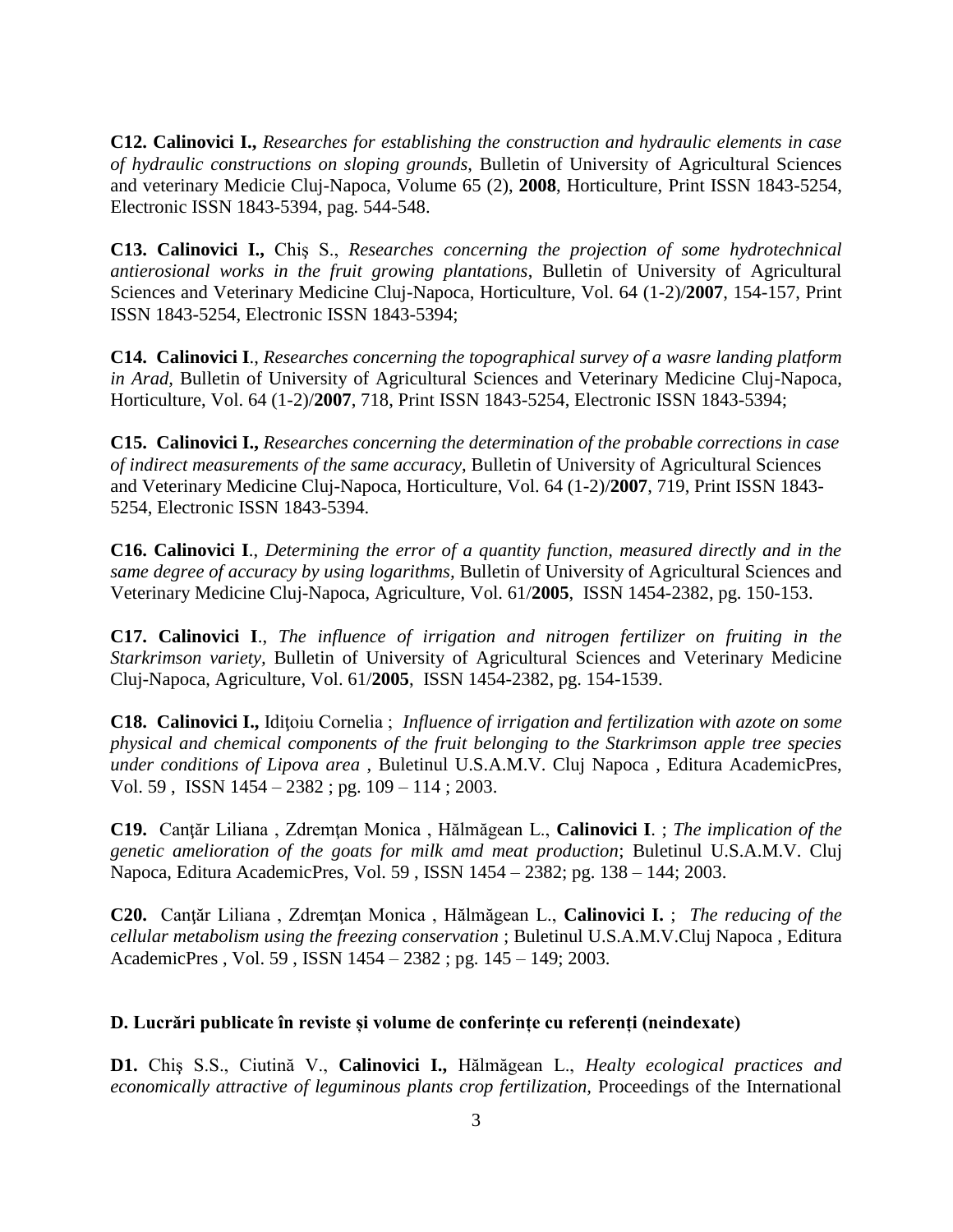Conference, Agri-Food Science, Processes and Technologies, Agri-Food XXV, Sibiu, 2015, ISSN 1843-0694, pag. 36-41.

**D2. Calinovici I.,** *Researches concerning the topography of an area of ground with the purpose of its agroecologicale reconstruction*, 43rd Croatian and 3rd International Symposium on Agriculture, Opatija, Croatia, February 18-21, 2008, ISBN 978-953-6135-67-7, pag. 125-128.

**D3. Calinovici I**., *Determination of the mean square error of an indirect value function*, Sciences papers Faculty of Agriculture, University of Agricultural Sciences and veterinary Medecin of the Banat Timişoara, Vo. 40 (2), Editura Agroprint, Timişoara, 2008, ISSN 1221-5279, pag. 255- 258.

**D4. Calinovici I.,** *Researches on the transformation of measurements through the G.P.S. technology*,  $42<sup>th</sup> Croatian & 2<sup>th</sup> International Symposium on Agriculture, February 13-16, 2007$ , Opatija-Croatia, pp. 316-318, ISBN 978-953-6135-57-8;

**D5. Calinovici I.,** *Establishing a normal system of equations in indirect measurements of the same precision,*  $42^{th}$  Croatian &  $2^{th}$  International Symposium on Agriculture, February 13-16, **2007**, Opatija-Croatia, pp. 319-321, ISBN 978-953-6135-57-8;

**D6. Calinovici I.,** *Researches aimed at determination of approximate value in direct measurements of different precision*,  $42<sup>th</sup>$  Croatian &  $2<sup>th</sup>$  International Symposium on Agriculture, February 13-16, **2007**, Opatija-Croatia, pp. 322-324, ISBN 978-953-6135-57-8;

**D7. Calinovici I.,** *Studii privind dimensionarea canalelor de coastă în plantaţiile pomicle din zona pomicolă Lipova*, *Simpozionul Ştiinţific Internaţional Realizări şi Perspective în Horticultură, viticultură, vinificaţie şi silvicultură*, Chişinău, Republica Moldova, **2007**, pp. 169- 171; ISBN 978-9975-946-11-7 (general), 978-9975-946-31-5;

**D8. Calinovici I.,** *Studii privind dimensionarea unor lucrări hidrotehnice antierozionale în plantaţiile pomicole din zona pomicolă Lipova*, *Simpozionul Ştiinţific Internaţional Realizări şi Perspective în Horticultură, viticultură, vinificaţie şi silvicultură*, Chişinău, Republica Moldova, **2007**, pp. 172-174; ISBN 978-9975-946-11-7 (general), 978-9975-946-31-5.

**D9. Calinovici I.,** *Aluminium, restrictive factor for tree growing,* 41<sup>st</sup> Croatian & 1<sup>st</sup> International Symposium on Agriculture,  $13<sup>th</sup> - 17<sup>th</sup>$  February 2006, Opatija-Croatia, ISBN 953-6331-39-X, pg. 709-710.

**D10. Calinovici I.,** Calinovici Cristina, Bârliba C., Hălmăgean L., *Establishing the optimal*  doses of fertilizers in fruit tree plantations,  $13^{\text{th}}$  –  $17^{\text{th}}$  February 2006, Opatija-Croatia, ISBN 953-6331-39-X, pg. 711-712.

**D11.** Bârliba Livia Luminiţa, Popescu C., **Calinovici I.,** Bârliba C., *Topographical works for designing and executing hydrotechnical structures at the communal ballast*-pit *of Lugojel, Timis county, Romania*, 13th – 17th February 2006, Opatija-Croatia, ISBN 953-6331-39-X, pg. 271-272.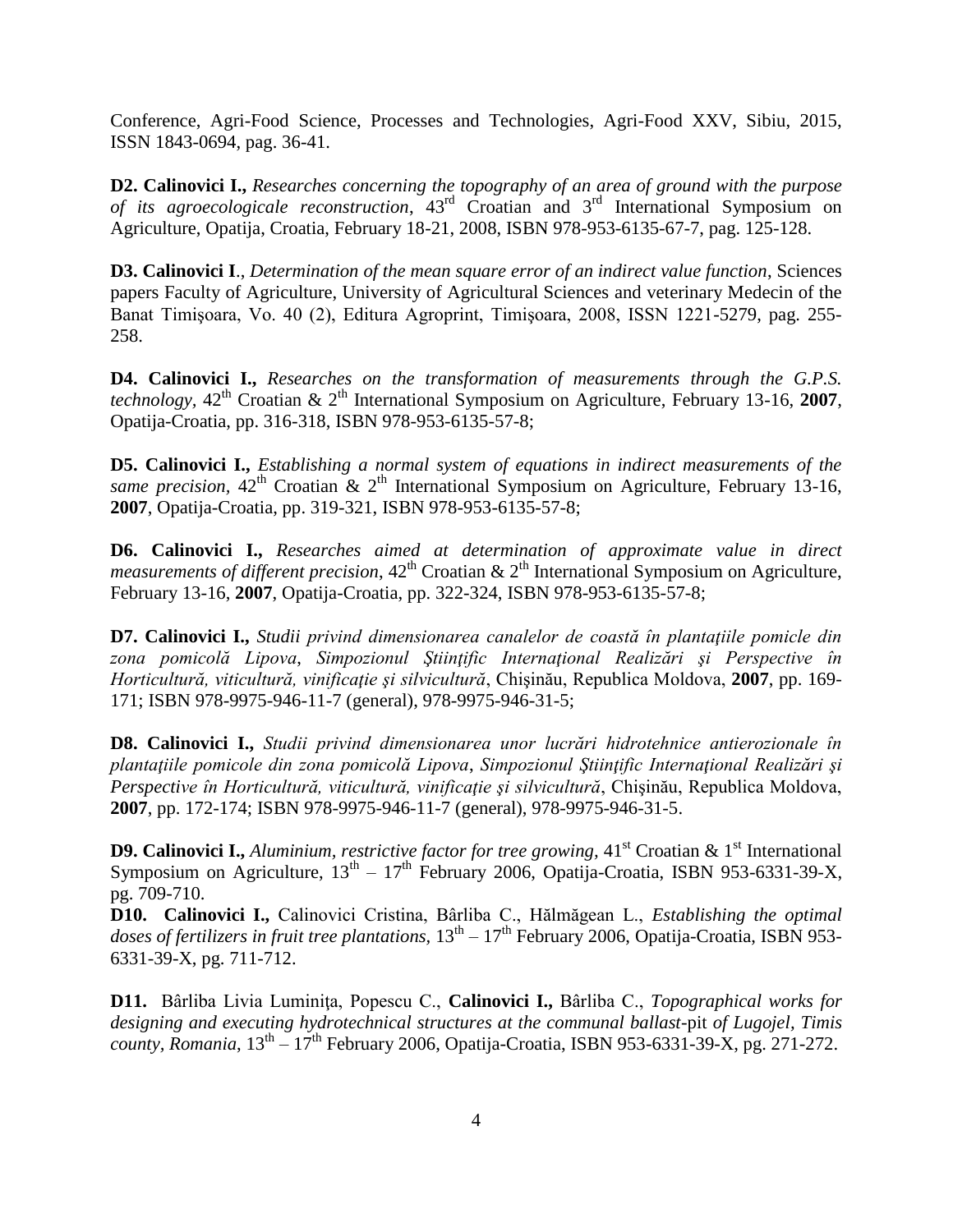**D12.** Hălmăgean L., Ciutina V., **Calinovici I**., *Integrate weed contrôle in medicinal plants culture*, 13th – 17th February 2006, Opatija-Croatia, ISBN 953-6331-39-X, pg. 125-126.

**D13. Calinovici I.,** *Determination of probable value in case of direct measurements*, Cercetări Ştiinţifice Facultatea de Horticultură Timişoara, Seria a IX-a, Editura Agroprint, Timişoara, 2005, ISSN 1453-15785, pg. 229-234.

**D14.Calinovici I.** , Hălmăgean L., Zdremtan Monica, Cantăr Liliana, Craiu Claudia ; *Estimation of water consumption in apple plantation through indirect method*; XXXIX<sup>th</sup> Croatian Symposium on Agriculture with International Participation , Opatija – Croaţia , I.S.B.N.:  $953 - 6135 - 40 - X$  :: UDK : 63 (497.5) (063), pg. 771 – 772; 17 – 20 february, 2004.

**D15. Calinovici I.** ; *Determination of the water balance in the soil in apple tree plantation* ; XXXIX<sup>th</sup> Croatian Symposium on Agriculture with International Participation, Opatija – Croația , I.S.B.N.: 953 - 6135 - 40 - X :: UDK : 63 (497.5 ) ( 063 ), pg. 773 - 774 ; 17 - 20 february, 2004.

**D16.** Hălmăgean L. , Zdremţan Monica , Canţăr Liliana , **Calinovici I.** *; Influence of nitrogen fertilization on the bacteria and vegetable seed symbiosis* ; XXXIX<sup>th</sup> Croatian Symposium on Agriculture with International Participation, Opatija – Croația, I.S.B.N.: 953 - 6135 - 40 – X :: UDK :  $63 (497.5) (063)$ , pg.  $343 - 344$ ;  $17 - 20$  february, 2004.

**D17.** Zdremţan Monica , Canţăr liliana , Hălmăgean L. , **Calinovici I.** , Creţ Iuliana , Gabruş Iuliu Radu , Lungu Monica *; Embryo – genetic aptitudes of some intra – specific tobacco hybrids of the Burley and Virginia type and of some inter – specific tobacco hybrids of the Nicotiana tabacum x Nicotiana alata F1 type* ; XXXIX<sup>th</sup> Croatian Symposium on Agriculture with International Participation, Opatija – Croatia, I.S.B.N.: 953 - 6135 - 40 – X :: UDK : 63  $(497.5)$  ( 063 ), pg.  $151 - 153$ ;  $17 - 20$  february, 2004.

**D18.** Canţăr Liliana , Zdremţan Monica , Hălmăgean L. , **Calinovici I.** ; Suitability tests of seminal goat material for processing and freezing procedures , using standard and biochemical sperm diagrams, XXXIX<sup>th</sup> Croatian Symposium on Agriculture with International Participation, Opatija – Croaţia , I.S.B.N.: 953 - 6135 - 40 – X :: UDK : 63 (497.5 ) ( 063 ) , pg. 711 – 712 ; 17 – 20 february , 2004 .

**D19.** Bârliba Luminiţa Livia , Ritt C. , **Calinovici I.** , Popescu Gabriela , Bârliba C. , Bleneşi Dima Attila ; *Developping and improving infrastructure with the help of the SAPARD Programme , Natural resources and sustainable development* ; University of Oradea ,Faculty of Environmental protection – University of Debrecen , Faculty of Agriculture , Oradea – Debrecen, I.S.B.N. 963 9274 73 9 , pg. 41 ; 23 – 24 april 2004.

**D20.** Bârliba Livia Luminiţa , Ritt C. , **Calinovici I.** , Boldea Oana , Bârliba C. ; *The geographic information system and tendencies in the development of mapping* ; Analele Universităţii din Craiova, Vol. IX ( XLV ), Biologie, Horticultură, Tehnologia prelucrării produselor agricole, Ingineria mediului, I.S.S.N. 1453 – 1275; pg. 173 – 178; 2004.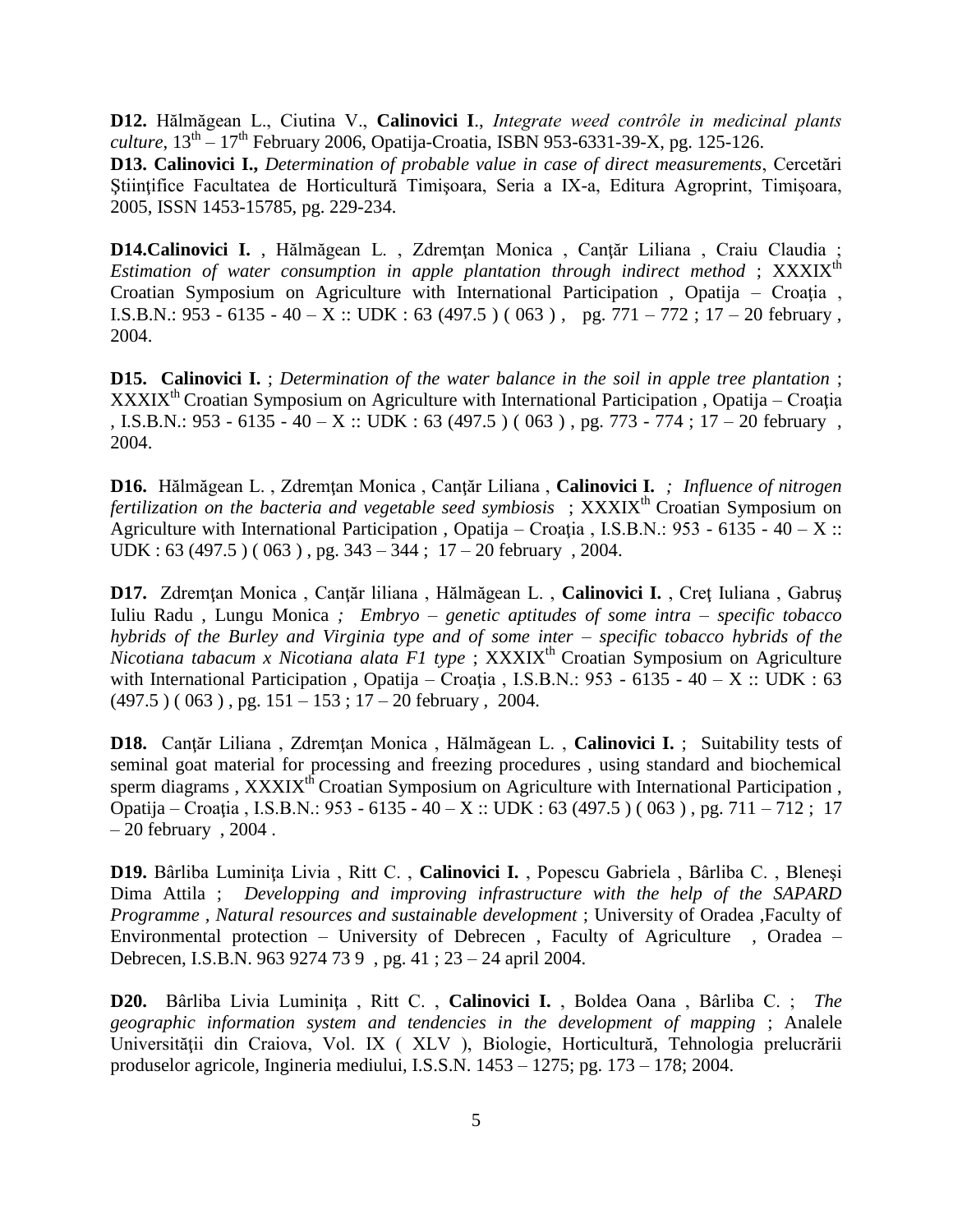**D21.** Bârliba Luminiţa Livia , Ritt C. , Popescu C. , **Calinovici I.** , Bârliba C. , Ienciu Anişoara ; *Designing an area urban plan-perspectives for an economic development of localities situated at the outskirts of urban areas , Natural resources and sustainable development* ; University of Oradea ,Faculty of Environmental protection – University of Debrecen , Faculty of Agriculture , Oradea – Debrecen , I.S.B.N. 963 9274 73 9 , pg. 42 ; 23 – 24 april 2004 .

**D22.** Bârliba Luminiţa Livia, Ritt C., **Calinovici I.**, Boldea Oana , Bârliba C.; *Consideration on the automatic mapping*; Analele Universităţii din Craiova , Vol. IX ( XLV ), Biologie , Horticultură, Tehnologia prelucrării produselor agricole, Ingineria mediului, I.S.S.N. 1453 – 1275 , pg. 179 – 184 ; 2004.

**D23. Calinovici I.** ; *Influenţa irigării şi a fertilizării cu azot asupra evoluţiei unor componente fizico – chimice a fructelor de măr pe durata păstrării* ; Analele Universităţii " Aurel Vlaicu " Arad , fascicola chimie şi protecţia mediului , Editura Universităţii " Aurel Vlaicu " Arad , I.S.S.N. 1582 - 3415 , pg. 232 – 237 ; 2004.

**D24.** Hălmăgean L., Ciutină V.**, Calinovici I.**, Ursachi C., Chiş S.; *Researches regarding the influence of bacterisation on seeding garden bean cultures correlated with the sowing period and sowing depth*, Analele Universităţii din Craiova, Vol. IX ( XLV ), Biologie, Horticultură, Tehnologia prelucrării produselor agricole , Ingineria mediului , I.S.S.N. 1435 – 1275; pg. 207 – 210; 2004.

**D25.** Popescu I. , Hălmăgean L. , Ciutină V. , **Calinovici I.** , Ursachi C. ; *Optimal harvesting period for garden bean seeds in correlation with the agroecological conditions of Arad area* ; Analele Universităţii din Craiova , Vol. IX ( XLV ) , Biologie , Horticultură , Tehnologia prelucrării produselor agricole , Ingineria mediului , I.S.S.N. 1435 – 1275 ; pg. 211 – 214 ; 2004.

**D26.** Hălmăgean L., Craiu Claudia, Ciutină V., **Calinovici I.,** Iancu Gh., Ursachi C.; *Molybdenum , key factor in stimulating morpho-physiological and symbiotic processes* , Analele Universităţii din Craiova , Vol. IX ( XLV ), Biologie, Horticultură, Tehnologia prelucrării produselor agricole, Ingineria mediului, I.S.S.N. 1435 – 1275; pg. 203 – 206; 2004.

**D27.** Hălmăgean L. , Ciutina V. , **Calinovici I.** , Craiu Claudia ; *Nutrients resources found added through symbiotical nitrogen fixation with bio-fertilizers aid* ; Analele Universităţii " Aurel Vlaicu " Arad , fascicola chimie şi protecţia mediului , Editura Universităţii " Aurel Vlaicu " Arad , I.S.S.N. 1582 - 3415 , pg.  $264 - 270$ ; 2004.

**D28. Calinovici I.**, Bârliba Luminiţa Livia, Ursachi C., Hălmăgean L.; *Researches regarding the establishment of the fertilizer doses in a cherry tree plantation through leaf age diagnosis* ; Cercetări Ştiinţifice Horticultură, Seria a VIII-a, Facultatea de Horticultură Timişoara , Editura Agroprint Timişoara, I.S.S.N. 1453 – 1403; pg. 31 – 34; 2004.

**D29. Calinovici I.**, Bârliba Luminiţa Livia, Ursachi C., Hălmăgean L.; *Determination of the maintenance system for the soil with unfavourable properties and of the intervals for planting the trees, function to the pedoclimatic conditions and to the planning system of the ground* ; Cercetări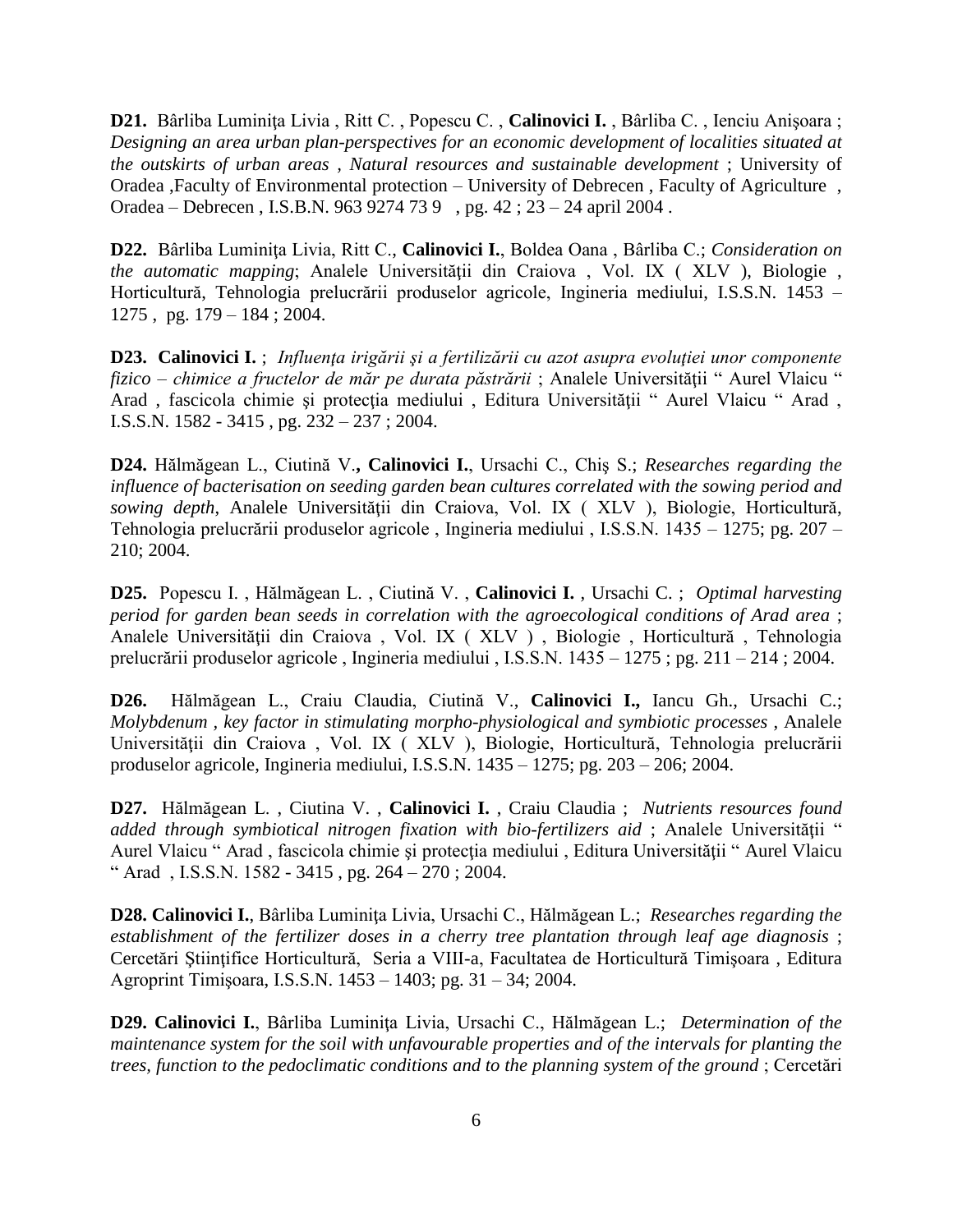Ştiinţifice Horticultură, Seria a VIII-a, Facultatea de Horticultură Timişoara , Editura Agroprint Timişoara , I.S.S.N. 1453 – 1403; pg. 35 – 42; 2004.

**D30.** Hălmăgean L. , Brânzan Oana , Ciutină V. , **Calinovici I.** , Iancu Gh. ; *The management of integrated control of weeds from vegetable crops in the agroecological area of Arad* ; Cercetări Ştiinţifice Horticultură , Seria a VIII-a , Facultatea de Horticultură Timişoara , Editura Agroprint Timişoara , I.S.S.N. 1453 – 1403 ; pg. 191 – 196 ; 2004.

**D31.** Hălmăgean L., Lăcătuş V. , Popescu Nadia , **Calinovici I.** , Ciutină V. ; *Soil – less cultivation of sweet pepper plants by using active organomineral substrates* , Cercetări Ştiinţifice Horticultură , Seria a VIII-a , Facultatea de Horticultură Timişoara , Editura Agroprint Timişoara , I.S.S.N. 1453 – 1403 ; pg. 203 – 208 ; 2004.

**D32.** Bârliba Luminiţa Livia , Ritt C. , **Calinovici I.** , Bârliba C. ; *Updating the existent land register charts by using modern techniques in order to store them in virtual libraries* ; Scientifical Papers , Faculty of Agriculture XXXVI , Editura Eurobit , Timişoara , I.S.S.N. 1221 - 5279 ; pg. 312 – 317; 2004.

**D33.** Bârliba Luminiţa Livia , Ritt C. , **Calinovici I.** , Bârliba C. , Ienciu Anişoara ; *Applying Law 1 / 2000 in forestry cadastre in order to provisionally register a forest plot* ; Scientifical Papers , Faculty of Agriculture XXXVI , Editura Eurobit , Timişoara , I.S.S.N. 1221 - 5279 , pg.  $318 - 323$ , 2004.

**D34.** Hălmăgean L. , Ciutina V. , **Calinovici I.** , Craiu Claudia ; *Nutrients resources found added through symbiotical nitrogen fixation with bio-fertilizers aid*; Analele Universității " Aurel Vlaicu " Arad , fascicola chimie şi protecţia mediului , Editura Universităţii " Aurel Vlaicu " Arad , I.S.S.N. 1582 - 3415 , pg. 264 – 270 ; 2004.

**D35.** Ianchici R. , Ursachi C. **, Calinovici I.** ; *Cercetări privind conţinutul de nitriţi şi nitraţi a unor produse vegetale de pe piaţa arădeană* ; Analele Universităţii " Aurel Vlaicu " Arad , fascicola inginerie alimentară , Editura Universităţii " Aurel Vlaicu " Arad , I.S.S.N. 1582 -  $3415$ , pg.  $8 - 13$ , 2004.

**D36. Calinovici I.,** Chiş S.; *Research on establishment of a soil management system under unfavorable soil properties , as depending on soil and climate conditions and on orchard setting* ; Lucrările celei de a XVII-a Conferințe Naționale pentru Stiința Solului, Timișoara, 25 – 30 august 2003 , Vol. 1. , Fizica şi tehnologia solului , Editura SOLNESS Timişoara , I.S.B.N. 973  $-8475 - 96 - 2$ , I.S.B.N. 973 – 8475 – 97 – 0, pg. 424 – 431; București 2004.

**D37.** Bârliba Livia Luminiţa , Florescu Antoanella , Popescu C., Bârliba C. , **Calinovici I . ,** Contributions of SAPARD Programmes to rural development , Analele universităţii Craiova , Vol. XXXIII – 2003 , Agricultură , Montanologie – Agroturism , Cadastru funciar , Editura Sitech , I.S.S.N. 1582 – 9391 ; pg. 253 – 258 ; 2003.

**D38.** Bârliba Livia Luminiţa , Bârliba C. , Florescu Antonella , Popescu C. , **Calinovici I. ,** Petanec D. ; *Romanian village present and perspective*, Analele Universității Craiova, Vol.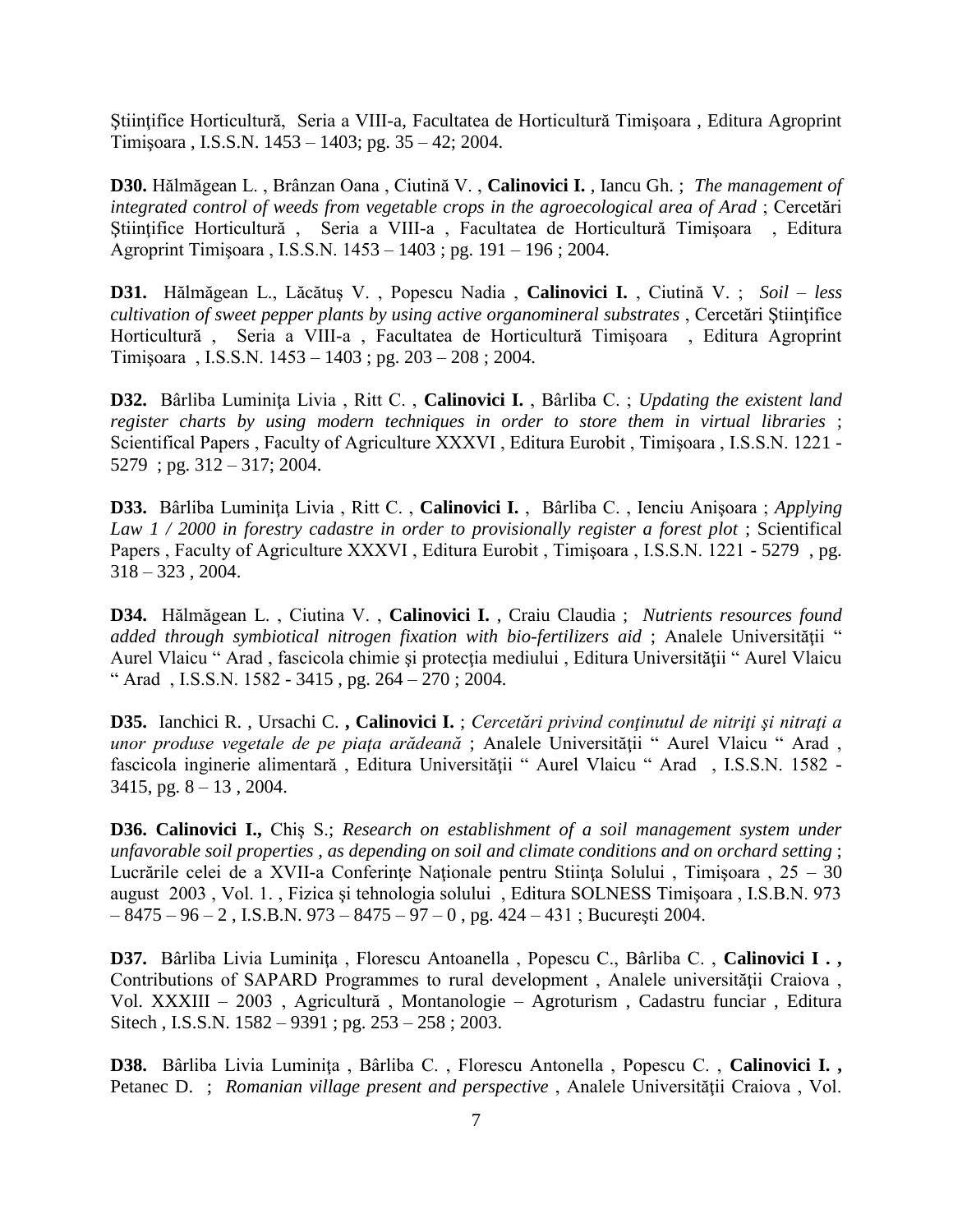XXXIII , Agricultură , Montanologie – Agroturism , Cadastru funciar , Editura Sitech , I.S.S.N.  $1582 - 9391$ ; pg.  $259 - 264$ ; 2003.

**D39. Calinovici I**., Bârliba Livia Luminiţa , Ciolac Valeria ; *Cercetări privind starea de nutriţie a mărului prin diagnoză foliară* , Analele Universităţii Craiova , Vol. XXXIII , Agricultură , Montanologie – Agroturism , Cadastru funciar, Editura Sitech , I.S.S.N. 1582 – 9391 ; pg. 313 – 317 ; 2003.

**D40.** Ciolac Valeria , Berar T. , Popescu C. , Chezan Mihaela **, Calinovici I.** , Blenesi - Dima Attila; *Some aspects regarding the survey automatization works in Romania* ; Analele Universităţii Craiova , Vol. XXXIII , Agricultură , Montanologie – Agroturism , Cadastru funciar , Editura Sitech , I.S.S.N. 1582 – 9391 ; pg. 326 – 331 ; 2003.

**D41.** Bârliba Luminiţa Livia , Ritt C. , Ciolac Valeria , Popescu C. , **Calinovici I.** , Bârliba C. ; *Analyses and projects in the documentation necessary for agricultural land exemption* , Analele Universităţii din Oradea , Fascicula Protecţia mediului , Vol. VIII, Anul 8 , Editura Universităţii din Oradea , I.S.S.N. 1224 – 6255 ; pg. 59 – 64 ; 2003.

**D42**. Bârliba Luminiţa Livia , Ritt C. , Ciolac Valeria , Popescu C. , **Calinovici I.** , Bârliba C. ; *Studies on cadastral delimitation of administrative territories* ; Analele Universităţii din Oradea , Fascicula Protecţia mediului , Vol. VIII, Anul 8 , Editura Universităţii din Oradea , I.S.S.N. 1224  $-6255$ ; pg.  $65 - 72$ ; 2003.

**D43.** Ritt C. , Bârliba Luminiţa Livia , **Calinovici I.** , Popescu C. , Bârliba C. ; *Cadastre territorial unit – history* ; Analele Universităţii din Oradea , Fascicula Protecţia mediului , Vol. VIII, Anul 8 ,Editura Universităţii din Oradea , I.S.S.N. 1224 – 6255 ; pg. 183 – 188 ; 2003 .

**D44. Calinovici I.,** Hălmăgean L., Zdremţan Monica , Canţăr Liliana ; *Metode indirecte de determinare a consumului de apă în pomicultura ecologică* ; Cercetări Ştiinţifice , Horticultură , seria a VII-a , Editura Agroprint Timişoara , ISSN 1453-1402 ; pg. 111 – 118 ; 2003.

**D45.** Bârliba Livia Luminiţa , Ritt C., Popescu C., Bârliba C., **Calinovici I.** ; *Operations and technical documentation concerning cadastral delimitation of administrative territories* ; Lucrări Ştiinţifice Facultatea de Agricultură Timişoara , Vol. XXXV , Editura Mirton Timişoara , ISSN  $1221 - 5279$ ; pg.  $295 - 299$ ; 2003.

**D46.** Bârliba Livia Luminiţa , Ritt C., Popescu C., Bâliba C., **Calinovici I.** ; *Studies concerning the dismemberment and cassation of an agricultural plot* ; Lucrări Stiinţifice Facultatea de Agricultură Timişoara , Vol. XXXV , Editura Mirton Timişoara , ISSN 1221 – 5279 ; pg. 291 – 294 ; 2003.

**D47.** Canţăr Liliana , Zdremţan Monica , Hălmăgean L. , **Calinovici I.** , Ciurea Mihaela ; *Corelations entre les differents parameters genetiques et les caracteristiques de la fertilite des caprines*, Scientifical papers Animal sciences and Biotechnologies , Vol. XXXVI , Editura Agroprint Timişoara , I.S.S.N. 1221 – 5278 ; pg. 248 – 252, 2003.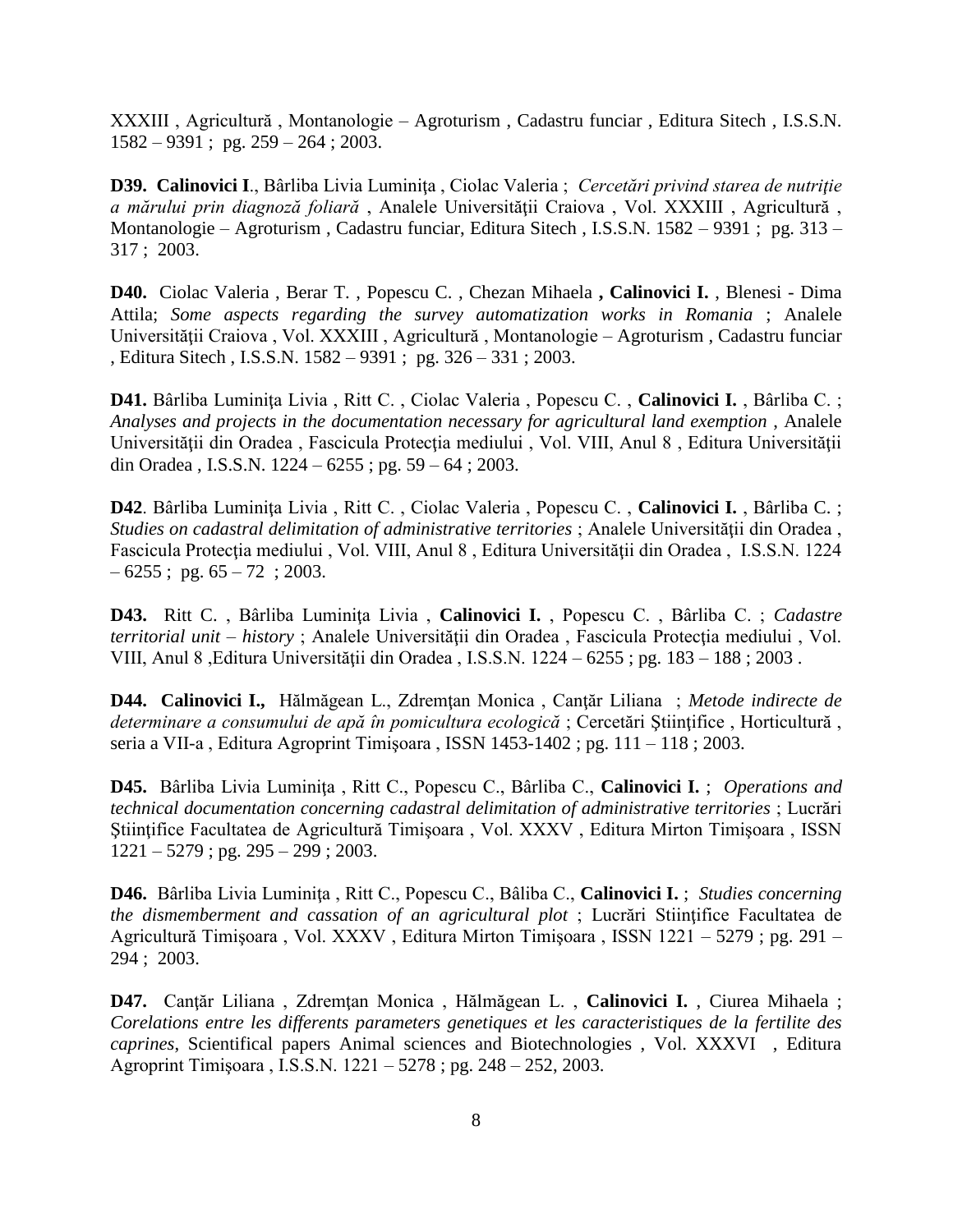**D48.** Canţăr Liliana , Zdremţan Monica , Hălmăgean L., **Calinovici I.** , Ciurea Mihaela ; *Possibilites de conservation des resources genetiques sur long temp* ; Scientifical Papers Animal and Biotechnologies , Vol. XXVI , Editura Agroprint Timişoara , I.S.S.N. 1221 – 5278 ; pg. 253  $-257$ ; 2003.

**D49. Calinovici I**. Chiş S., *Influenţa irigării şi a fertilizării cu azot asupra procesului de fructificare la măr,* Lucrările celei de a XVII-a Conferinţe Naţionale pentru Ştiinţa Solului, Timişoara, 2003, Vol. 2, Bucureşti, 2005, ISBN 973-8475-96-2 ; ISBN 973-8475-97-0, vol. 2, pg. 315-323.

**D50. Calinovici I.** , Beju C. , Zdremţan Monica , Canţăr Liliana , Silvăşan Adela *; Aluminium influence on the soil quality* ; Scientific and Technical Bulletin , Series CHEMISTY , FOOD SCIENCE & ENGINERING, " Aurel Vlaicu " University of Arad , Year VIII , Vol. 7 , I.S.S.N. 1582 - 1021 ; pg. 89 – 96 ; 2002.

**D51.** Canţăr Liliana , Zdremţan Monica , **Calinovici I.** ; *Glucose and lactose influence on gametes vitrification* ; Scientific and Technical Bulletin , Series CHEMISTY , FOOD SCIENCE & ENGINERING, " Aurel Vlaicu " University of Arad, Year VIII , Vol. 7 , I.S.S.N. 1582 - 1021 ; pg. 78 – 82 ; 2002.

**D52.** Canţăr Liliana , Zdremţan Monica , **Calinovici I.** ; *Fructose positive bearings in seminal material freezing biotechnology* ; Scientific and Technical Bulletin , Series CHEMISTY , FOOD SCIENCE & ENGINERING, " Aurel Vlaicu " University of Arad, Year VIII , Vol. 7 , I.S.S.N. 1582 - 1021; pg. 83 – 88; 2002.

**D53.** Zdremţan Monica , Canţăr Liliana , **Calinovici I.** , Beju C. ; *Types of tabagic behaviour* , Scientific and Technical Bulletin, Series CHEMISTY, FOOD SCIENCE & ENGINERING, " Aurel Vlaicu " University of Arad, Year VIII , Vol. 7 , I.S.S.N. 1582 - 1021 ; pg. 108 – 111 ; 2002.

**D54. Calinovici I.** – Influence of irrigation and fertilization with nitrogen on some chemical compounds in fruit of Starkrimson apple , Analele Universităţii Craiova , Vol. XXXII – 2002 , Agricultură , Montanologie – Agroturism , Cadastru funciar , Editura Universitaria Craiova , I.S.S.N. 1582 – 9391, pag. 118 – 123.

**D55. Calinovici I.** ; *Influence of soil management on some chemical compounds in fruit of Ionathan apple , under conditions of Lipova area* ; Analele Universităţii Craiova , Vol. XXXII , Agricultură , Montanologie – Agroturism , Cadastru funciar , Editura Universitaria Craiova , I.S.S.N. 1582 – 9391 ; pg. 124 – 129 ; 2002.

**D56. Calinovici I.** ; *Influenţa irigării şi a fertilizării cu azot asupra creşterii şi fructificării mărului* ; Agricultura – Revistă de știință și practică agricolă, anul XI, nr. 1 – 2 (41 – 42); Editura AcademicPres , Cluj Napoca , I.S.S.N. 1221 – 5317 , pg. 25 – 31 ; 2002.

**D57. Calinovici I.** ; *Cercetări privind stabilirea sistemelor de amenajare şi de cultură a pomilor pe terenurile în pantă în raport de condiţiile de relief şi pedoclimatice în condiţiile*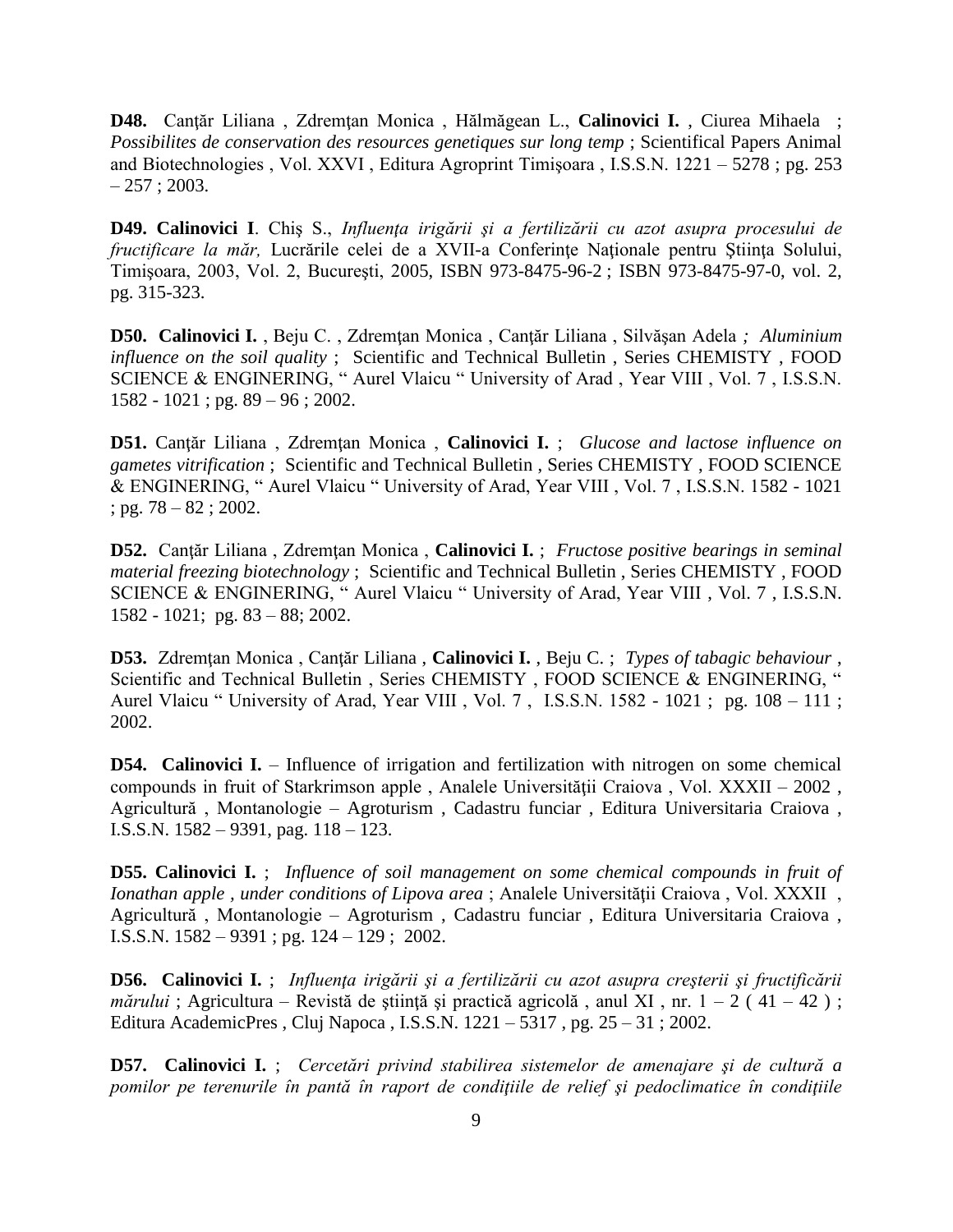*bazinului pomicol Lipova* ; Agricultura – Revistă de ştiinţă şi practică agricolă , anul XI , nr. 1 – 2  $(41 – 42)$ ; Editura AcademicPres Cluj Napoca, I.S.S.N. 1221 – 5317, pg. 32 – 36; 2002.

**D58. Calinovici I.** ; *Cercetări privind regimul de irigare într-o cultură de măr , în bazinul pomicol Lipova* ; Agricultura , Revistă de ştiinţă şi practică agricolă , anul XI , nr. 1 – 2 (41 –42); Editura AcademicPres Cluj Napoca , I.S.S.N. 1221 – 5317 , pg. 37 – 42 ; 2002.

**D59. Calinovici I.** ; *Consumul de apă al mărului în condiţiile bazinului pomicol Lipova , în regim de irigare* , Agricultura – Revistă de ştiinţă şi practică agricolă , anul X , nr. 3 – 4 (39 – 40), Cluj Napoca , I.S.S.N. 1221 - 5317, pg. 25 – 29; 2001.

## **F. Proiecte obținute în întreaga activitate**

**F1** Proiect nr. 66109, Programul R002 - Biodiversitate şi Servicii ale Ecosistemelor, *Stoparea speciilor invazive de plante în Parcul Natural Lunca Mureşului*., apel proiecte 1-3/2014.

Proiect finanțat prin Mecanismul Financiar al Spațiului Economic European (SEE) 2009-2014, în cadrul Programului RO 02 "Biodiversitate și servicii ale ecosistemelor", în baza Memorandumului de înţelegere încheiat între Republica Islanda, Principatul Liechtenstein, Regatul Norvegiei şi Guvernul României.

**F2** Proiect POSDRU/135/5.2/S/128939-Progres rural, *Dezvoltarea sustenabilă a zonelor rurale din Regiunile Vest şi Nord-Vest*, 2007-2013, Proiect cofinanţat din Fondul Social European, lector.

**F3** Proiect Nr.4/2005 Start Cup Udine, *Biosun Romitalia*, Perioada de desfăşurare a proiectului, 2005- 2008, valoarea totală : **50.000 euro,**

**Instituţii Partenere**: Universitatea "Aurel Vlaicu" Arad, Romania, Universitatea de Studii din Udine, Italia, Agenția de Consultanță Agricolă, Oficiul Județean de Consultanță Agricolă, Arad, Romania, S.C.Di Betta General Contract, Arad, Romania

**Director proiect, coordonator Romania**:s.l. dr.ing. Dorina Chambre

**Director proiect, coordonator Italia**, prof.dr. Franco Rosa

**Membrii Romania:** prof.dr.ing.Cornelia Idiţoiu (UAV), conf.dr. Gabruş Radu (UAV), S.l.drd. Raluca Maria Szabo(UAV), conf.dr.ing. Ciutină Virgil (UAV), conf.dr.ing. Hălmăgean Lucian (UAV), **conf.dr.ing. Calinovici Ioan (UAV)**, s.l.dr.ing. Henegar Corneliu(UAV), ing.Ioan Mălăeş (ANCA), ing. Paul Dan (ANCA), ing. Daniela Faur (ANCA), ing. Mihai Gal (ANCA)

**Membrii Italia:** prof.dr. Vannozzi Gian Paolo (Univ.Udine) , prof.dr.Danuso Francesc (Univ.Udine), prof.dr. Gioachino Nardin (Univ.Udine).

**F4** Nr. proiect 93/2007, *Studiu vizând dezvoltarea conexiunii dintre Canalul Morilor - Palatinul József Nádor şi Canalul Élővíz*, în cadrul proiectului Interreg III/A. cu nr. de înregistrare HU-RO-SCG-1/330 intitulat APĂ ECO - Îmbunătăţirea stării ecologice şi turistice pe Canalul Élővíz, subvenționat din fonduri alocate de către Uniunea Europeană - membru în echipă.

**F5** Contract nr. 25579/19.06.2006, *Studiu privind închiderea rampă de deşeuri amplasată în str. Câmpul Liniştii* - membru în echipă.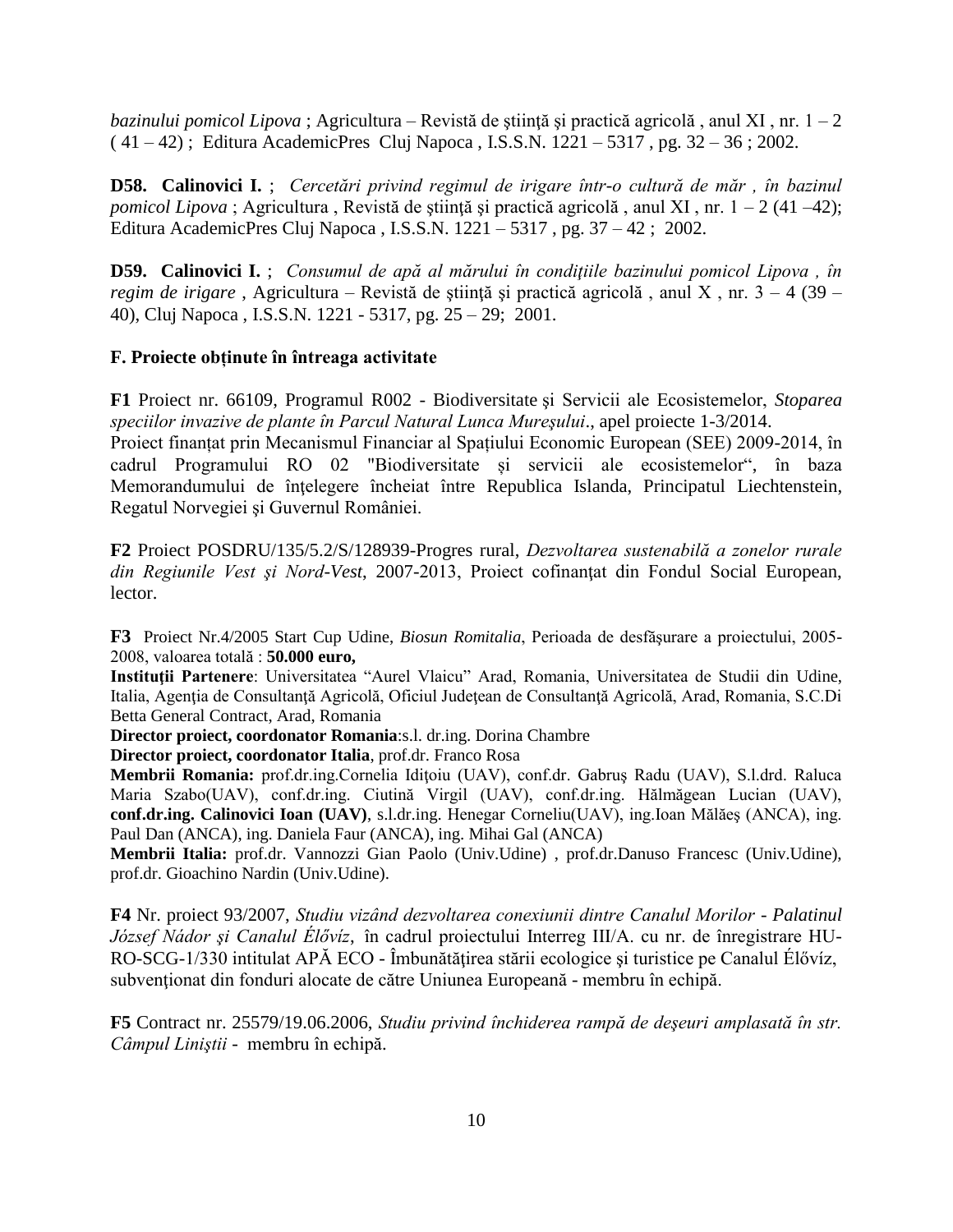**F6** Contract Nr. 122/16.01.2008, *Cercetări privind influenţa irigării şi a fertilizării asupra proceselor de creştere şi producţie la floarea soarelui*, , perioada 2007-2008, valoare 300 euro, beneficiar S.A. Trei Movile Şiclău - membru în echipă.

**F7** Contract Nr. 3545/29.01.2007, *Cercetări privind influenţa irigării şi a fertilizării asupra proceselor de creştere şi producţie la porumb* , perioada 2007-2008, valoare 300 euro, beneficiar S.C. Agro Ar Product SRL Ineu - membru în echipă.

**F8** Contract Nr.3042/15.12.2008 , *Cercetări privind influenţa fertilizării asupra proceselor de creştere şi producţie la sfecla de zahăr*, valoare 300 euro, beneficiar S.A. Trei Movile Şiclău membru în echipă.

**F9** Contract Nr. 3043/15.12.2008, *Cercetări privind influenţa irigării şi a fertilizării asupra proceselor de creştere şi producţie la soia*, Nr. contract 3043/15.12.2008, valoare 300 euro, beneficiar S.A. Trei Movile - director proiect.

**F10** Contract Nr. 4245/04.11.2005, 400 euro, *Cercetări privind bilanţul apei în sol la o cultură de floarea soarelui şi stabilirea momentului optim de aplicare a udărilor*, valoare 400 euro, perioada 2006 – 2007; beneficiar S.A. Trei Movile - membru în echipă.

**F11** Contract Nr. 6793/21.12.2004, *Cercetări privind bilanţul apei în sol într-o cultură de porumb şi stabilirea momentului optim de aplicare a udărilor*, valoare 300 euro, perioada 2005 – 2007, beneficiar S.A. Trei Movile - director proiect.

**F12** Contract Nr. 2839/22.08.2005, *Optimizarea sistemului de fertilizare la culturile de leguminoase semincere antrenând în fondul resurselor de nutrienţi azotul atmosferic fixat simbiotic*, 30.000.000 lei, perioada 2006 – 2008, beneficiar Societaea Comercială S.A. Unisem Bucureşti - membru în echipă.

**F13** Contract Nr. 373 / 28. 01. 2004, *Ameliorarea genetică a taurinelor prin elaborarea unui sistem informatic pentru cuantificarea şi dirijarea performanţelor productive*; Executant Universitaea " Aurel Vlaicu " Arad , Beneficiar : Direcţia sanitar veterinară a judeţului Arad , str. Calea Bodrogului , nr. 13 , Arad; 2004 – 2007 - membru în echipă.

**F14** *Elaborarea metodei de cartare pedologică şi agrochimică a solurilor pentru înfiinţarea plantaţiilor pomicole , sistemelor de pregătire a solului şi planurilor de fertilizare ;* Programul X / 1990 , Tema 1 , Exp. 1.1. ; Executant Staţiunea de cercetare şi Producţie Pomicolă Lipova , beneficiar Institutul de Cercetare și Producție Pomicolă Pitești – Mărăcineni ; 1990 – 1992 membru în echipa de cercetare în cadrul S.C.P.P. Lipova.

**F15** *Stabilirea sistemelor de amenajare şi de cultură a pomilor pe terenurile în pantă în raport de condiţiile de relief şi pedoclimatice* ; Programul X / 1990 , Tema 2 , Exp. 2.1. ; Executant Stațiunea de cercetare și Producție Pomicolă Lipova, beneficiar Institutul de Cercetare – Dezvoltare pentru Pomicultură Piteşti – Mărăcineni ; 1990 – 1992 -membru în echipa de cercetare în cadrul S.C.P.P. Lipova.